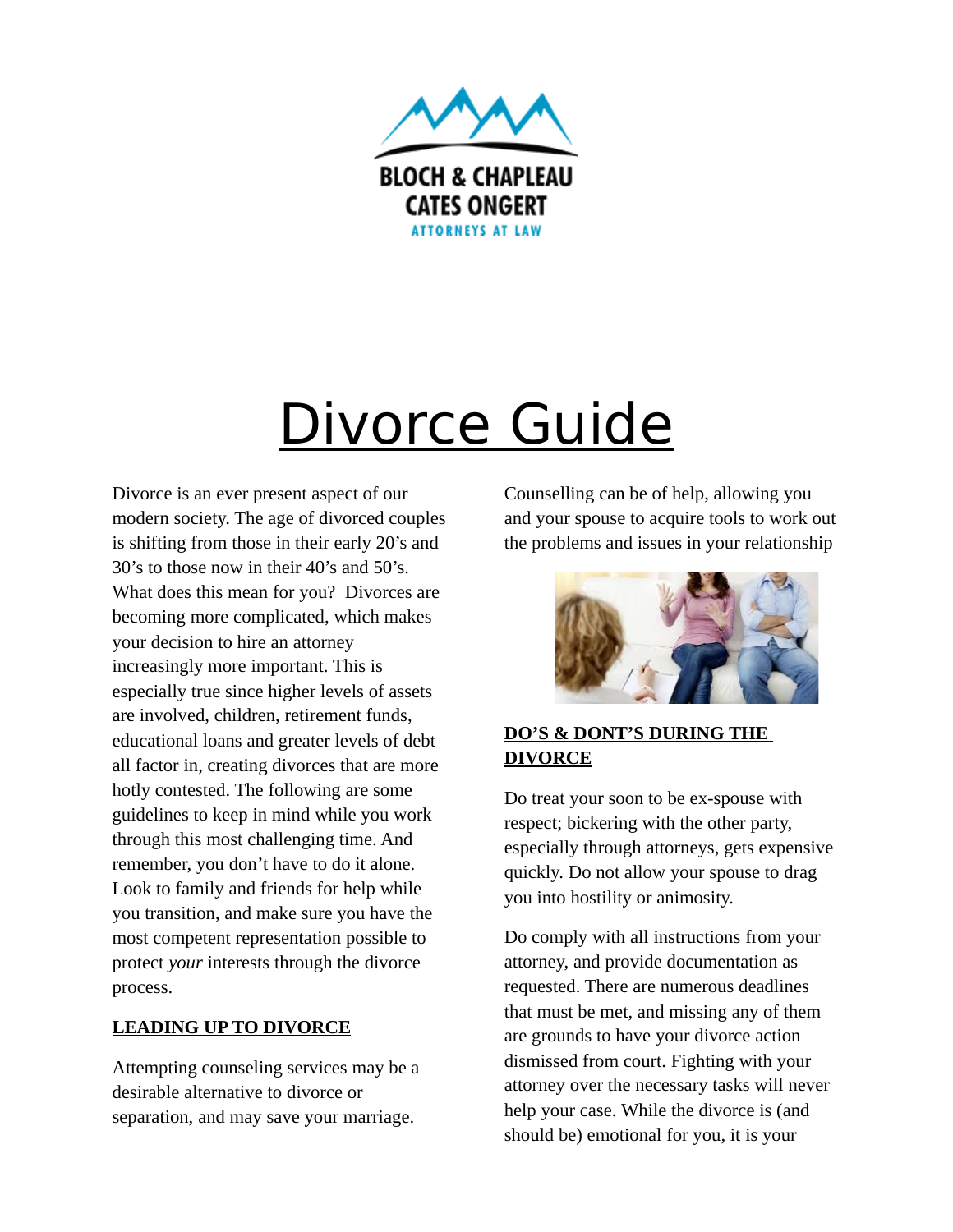attorney's job to maintain rationality for you.



### **WHAT ARE YOUR RIGHTS?**

- Be established legally as a parent.
- Have a positive, nurturing and loving relationship with your children.
- Be involved in their child's educational, emotional, spiritual and mental development.
- Not be discriminated against because of gender
- Be geographically close to their child.
- Be an active participant in their child's lives.



## **AFTER THE DIVORCE**

Co-parenting is a challenge, but it is always in the best interests of children to feel loved by both parents. They need to believe that they do not need to choose one parent over the other.

Keep a flexible routine and leave room for spontaneity. Help your children feel fortunate that they have two homes, and that they are loved in both.

Communicate effectively with your exspouse regarding the children. Promptly return email and telephone calls.

If your visits are infrequent with your child, make the most of them.

Do not use your children as messengers between you and your ex-spouse.

Just because children cry or behave badly when it's time to visit the other parent, doesn't mean that they don't love that parent. It is important not to jump to conclusions as to the cause of this behavior, and child therapy may be a great resource for your child to express their concerns.

Don't ask your child about your ex-spouses new partner. It may be an uncomfortable situation for them as well. You should not be the one to confront your ex-spouse regarding her new relationship.

Never speak badly about the other parent in front of your children. Regardless of whether you still have a relationship with the other parent, your child *does*, and always will, have a relationship with them.



If YOU find it too difficult to stay involved in your children's lives, and want to give up…DON'T. You child may feel abandoned, and they need both parents as role models.

Always remember to think of what it is you child needs, not you. What you want for your children should be for reasons related